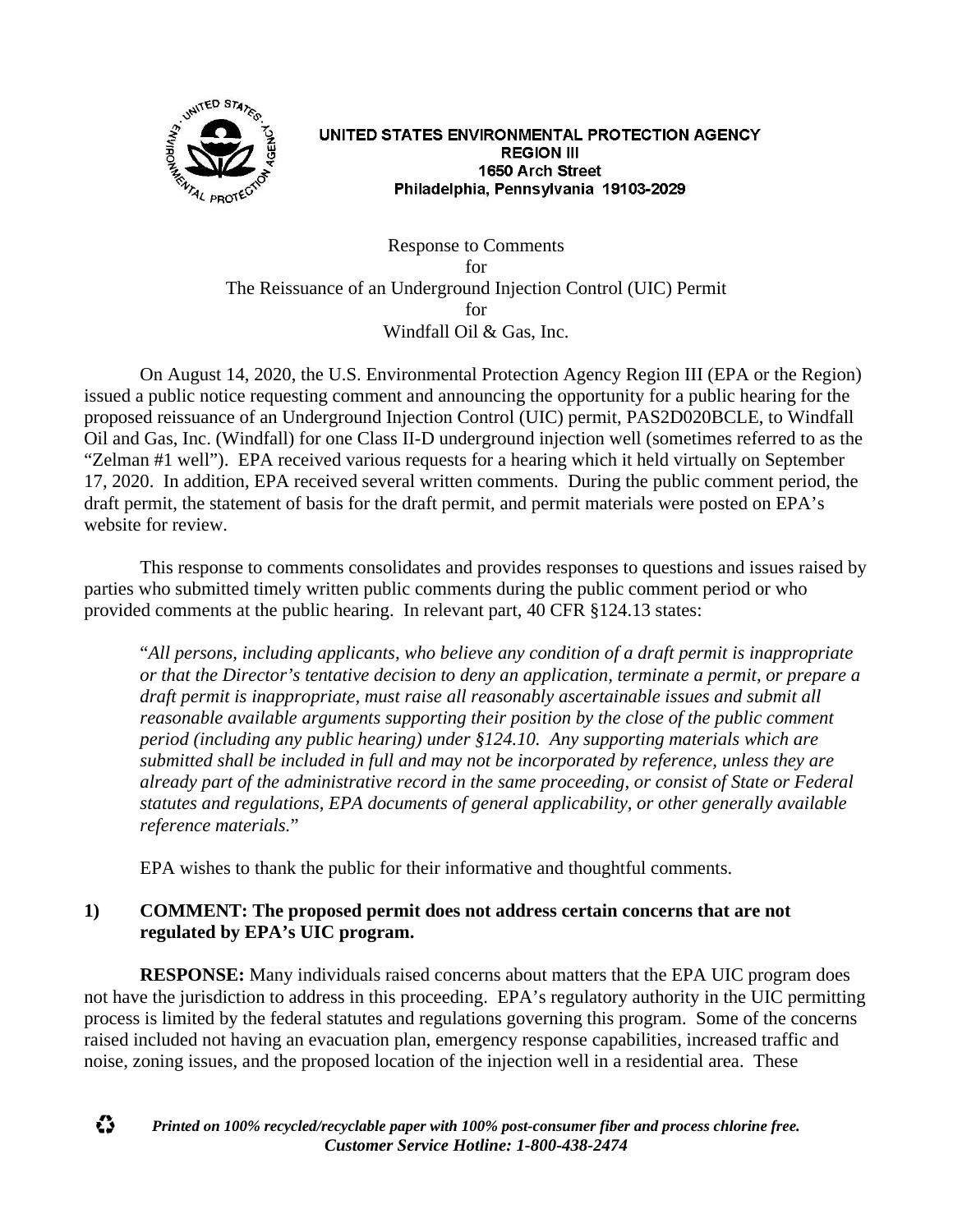concerns are outside the federal UIC permitting process and are commonly addressed by state and local regulations. For example, the Commonwealth of Pennsylvania oil and gas statutes found at 25 Pa. Code Chapter 78 and 78A, "Environmental Protection Standards at Oil & Gas Well Sites," address surface activities and industry practices at oil and gas well sites.

The concerns described above may be relevant to residents. However, unless the issues raised are related to the protection of underground sources of drinking water (USDW) or compliance with applicable federal statutes and regulations, EPA is not authorized under the Safe Drinking Water Act, 42 U.S.C. §300f et seq, to address these concerns through the UIC permitting process. Other local, county, state or federal laws or regulations may address traffic, road noise, zoning concerns, surface spill prevention and other non-UIC permitting issues raised by commenters.

The UIC permit contains several conditions that address compliance with other local, state or federal laws. Part 1.A. of the permit provides that "Issuance of this permit does not convey property rights or mineral rights or any sort of exclusive privilege; nor does it authorize any injury to persons or property, and invasion of other property rights or any infringement of state or local law or regulations." In addition, Part I.D.12 of the permit states, "Nothing in this permit shall be construed to preclude the institution of any legal action or relieve the permittee from any responsibilities, liabilities, or penalties established pursuant to any applicable state law or regulation." The operator must also receive a permit from the Pennsylvania Department of Environmental Protection (PADEP) applying Commonwealth law requirements regarding the construction and operation of the injection well. Therefore, EPA's UIC permit is only one of several authorizations that a permittee may be required to obtain before being allowed to commence construction and/or operation,

#### **2) COMMENT: The injection well may pose a risk to drinking water well or other drinking water supplies. Injection fluids could migrate from the injection formation and contaminate drinking water supplies**.

**RESPONSE:** To protect USDWs, the UIC regulations at 40 C.F.R. §147.1955(b)(1) require the installation of surface casing "extending from the surface to a depth at least 50 feet below the base of the lowermost USDW." Windfall identified the lowermost USDW where the injection well will be located to be at a depth of approximately 800 feet below the surface. This well will be constructed with a ground water protective casing from the surface to approximately 170 feet, and cemented back to the surface, a second water protective string of casing from the surface to approximately 375 feet and cemented back to surface and a third ground water protective casing from the surface to approximately 1000 feet and cemented back to surface. This three-level casing complies with the requirements of 40 C.F.R. §147.1955(b)(1).

After the injection well is drilled, the long string casing is cemented, and tubing and packer installed, but before injection begins, the permittee is required by the permit to submit to EPA notice of completion of construction [\(EPA Form 7520-18\)](https://www.epa.gov/sites/production/files/2019-05/documents/owner_or_operator_completion_report_for_injection_wells_epa_form_7520_18.pdf), providing details about the drilling, completion and testing of the well. The completion report must include the injection well drilling records, logging information, cementing records and mechanical integrity testing information. EPA will review this information to verify that the geological information submitted in the permit application is accurate, and that the injection well is properly constructed and cemented to prevent leaks during operation and fluid movement out of the injection zone through the injection well bore.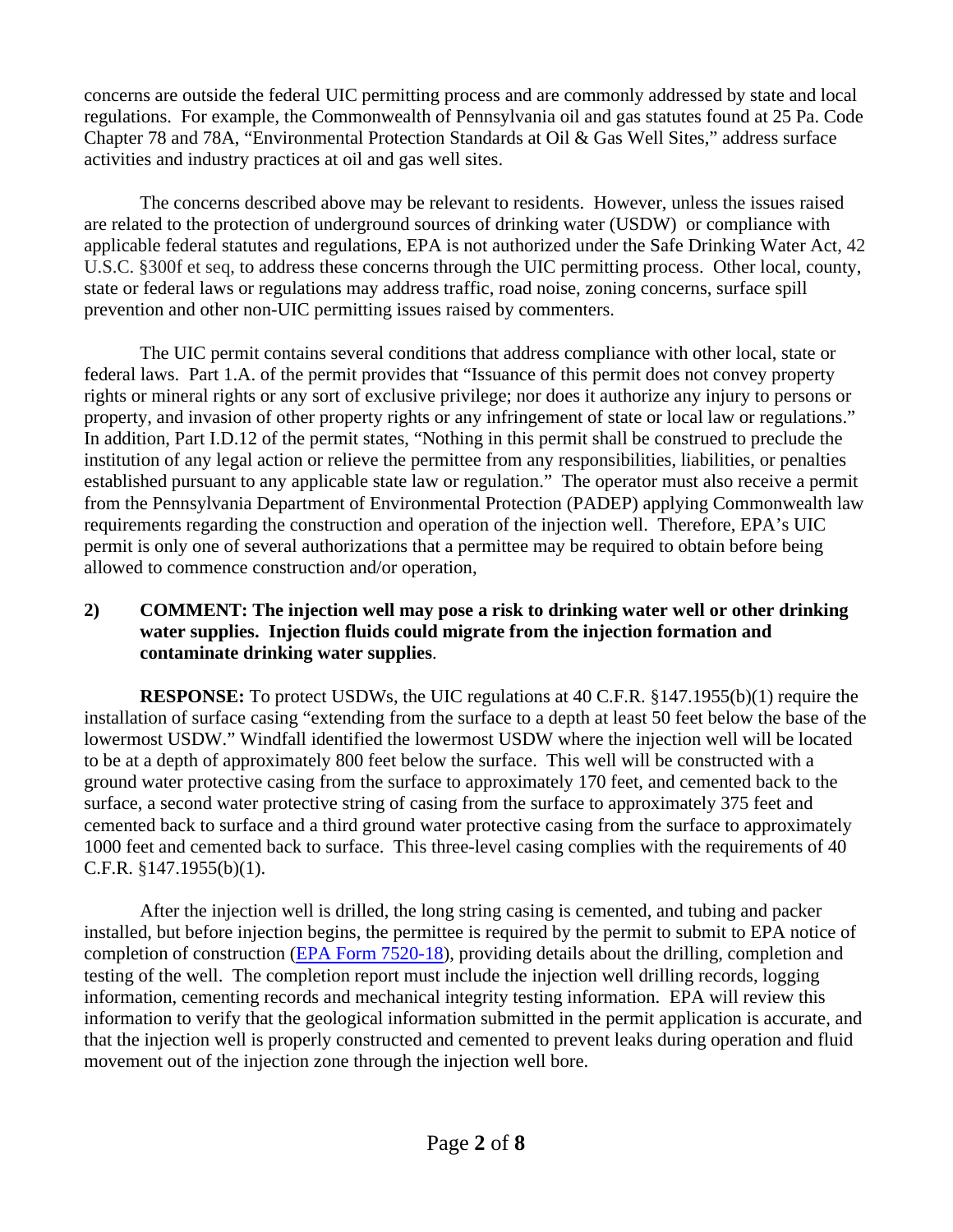EPA will review the cementing records and logs to verify proper cementing without channels between the casing and well bore that could provide a conduit for fluid movement. Also, the required mechanical integrity pressure test must show that there are no internal failures in the tubing, casing or packer installed within the well before injection begins. If new information obtained from the completion report warrants changes to the permit, EPA will modify the permit conditions as appropriate.

EPA recognizes that without certain precautions, abandoned wells near an injection well may pose a risk to USDWs by providing a conduit for the migration of fluid out an injection zone. Therefore, the UIC regulations and the permit impose certain requirements on an injection well operator to protect USDWs from that risk. Specifically, the operator is required to determine whether any abandoned wells exist within a specified area, calculated and defined as the area of review (AOR) around the proposed well, 40 CFR §144.55, which could pose a threat to USDWs. If abandoned wells are found which penetrate the injection zone within a one-quarter mile AOR, the permittee must perform corrective action.

As authorized by 40 CFR §146.6(b), Windfall proposed a "fixed radius" of one-quarter mile (1320 feet) for the AOR. No wells that penetrate the injection or confining zones were identified in the permit application within the fixed AOR. To evaluate the acceptability of the AOR, the EPA calculated a Zone of Endangering Influence (ZEI), pursuant to 40 CFR §146.6(a), which indicated that after ten years of operation, the ZEI would only extend 400 feet from the Zelman #1 well. PADEP determined after review of the ZEI calculation that the ¼ mile AOR is adequate.

At the location of this injection well, a confining zone of approximately 14-18 feet of limestone, and numerous other confining zones consisting of low-permeability shale and limestone formations are located above the injection zone and separate that formation from the lowermost USDW. It was the confinement of natural gas in the Huntersville Chert/Oriskany formation that enabled successful production of gas at this location. The natural gas and fluids in the formation were under pressure prior to and during production. The confining zone kept this natural gas in place. It required gas production wells to be drilled into the formation before natural gas could be recovered. The confining zone will similarly prevent fluid movement out of the injection formation.

Windfall identified several private water supplies within the vicinity, with the deepest water well providing an underground source of drinking water at a depth of 360 feet. The permittee has identified the lowermost USDW as the Mississippian aged Pocono Formation at a depth of approximately 800 feet below surface elevation. The injection zone, the Huntersville Chert/Oriskany Formation, is separated from the lowermost USDW by an interval of approximately 6500 feet. According to PADEP's response to comment for the Zelman #1 well dated March 21, 2018, no public water supplies exist within the AOR, and the location of the disposal well is approximately 13,500 feet southwest of the closest portion of the City of Dubois Source Water Protection Plan Zone II boundary, and approximately 15,000 feet southwest of the closes City of Dubois public water supply well. In developing the permit conditions, the drinking water wells identified in Windfall's application were considered and the permit conditions are deemed sufficient to protect all USDWs in the vicinity. Furthermore, no USDWs exist below 800 feet and no conduits were identified within the area of review that would allow upward fluid migration into USDWs.

Furthermore, the permit does not allow the injection pressure to exceed the injection formation's fracture pressure and thereby prevents fracturing that could allow fluid to migrate out of the injection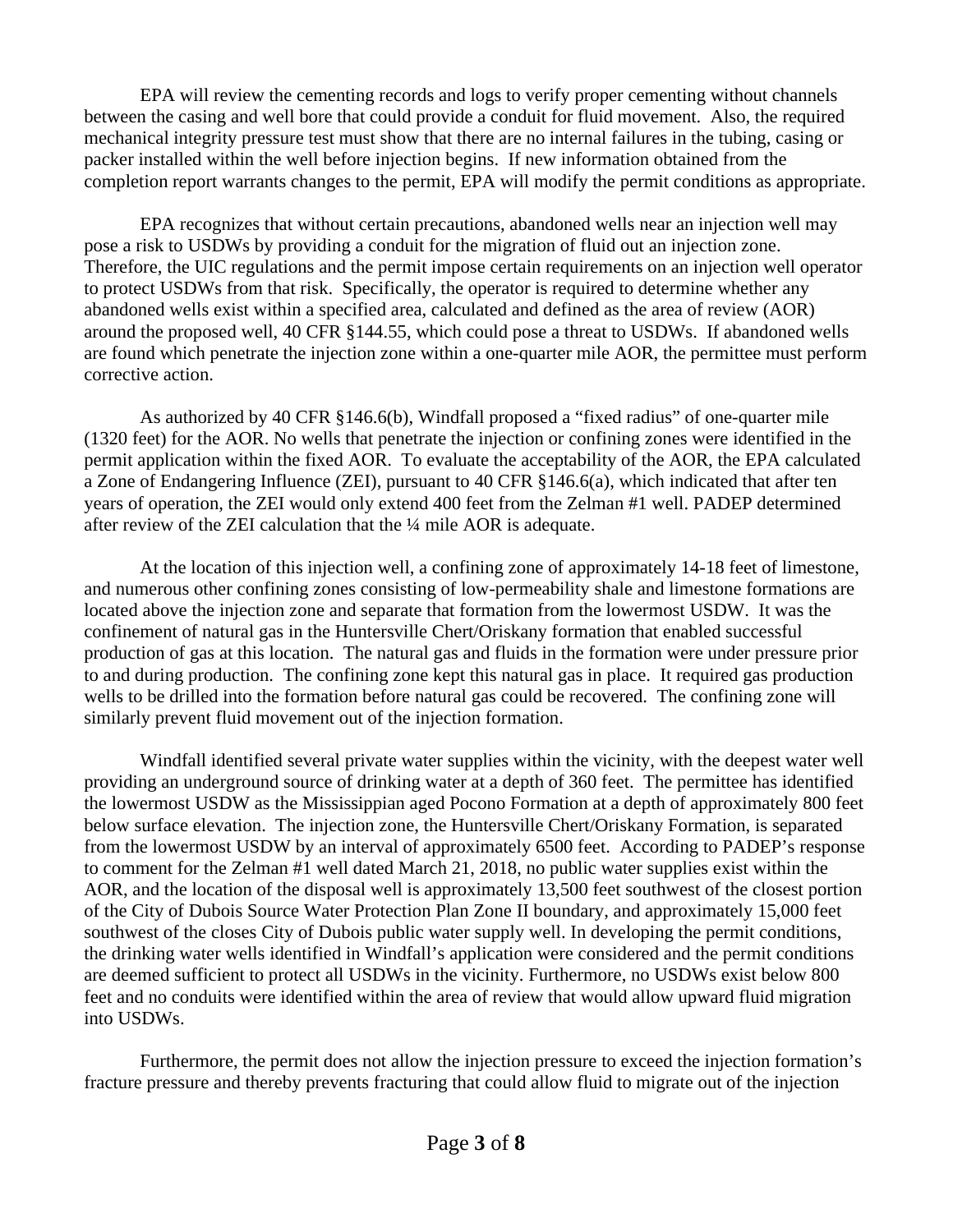zone. To confirm mechanical integrity and ensure that the injected fluid remains in the receiving formation, the permit requires continuous monitoring of pressure conditions within the injection well.

# **3) COMMENT: The proposed injection well is located close to several geologic faults and this could cause fluid migration and seismic activity.**

**RESPONSE:** EPA must consider appropriate geological data on the injection and confining zones when permitting Class II wells. The SDWA regulations for Class II wells do not specifically require consideration of seismicity, unlike the SDWA regulations for Class I wells used for the injection of hazardous waste. See 40 CFR §§ 146.62(b)(1) and 146.68(f). Nevertheless, EPA evaluated factors relevant to seismic activity such as the existence of any known faults and/or fractures and any history of, or potential for, seismic events in the area of the injection well as discussed below. EPA Region 3 has outlined this evaluation process in ["Region 3 framework for evaluating seismic potential associated with](https://yosemite.epa.gov/oa/eab_web_docket.nsf/Attachments%20By%20ParentFilingId/0EA8C0D9BA82F48B85257CD9006624C2/$FILE/Tab%20I%20seismicity%20framework9-26-13.pdf)  [UIC Class II permits"](https://yosemite.epa.gov/oa/eab_web_docket.nsf/Attachments%20By%20ParentFilingId/0EA8C0D9BA82F48B85257CD9006624C2/$FILE/Tab%20I%20seismicity%20framework9-26-13.pdf), updated September, 2013.

An EPA report examining injection-induced seismicity (["Minimizing and Managing Potential](https://www.epa.gov/sites/production/files/2015-08/documents/induced-seismicity-201502.pdf)  [Impacts of Injection-Induced Seismicity from Class II Disposal Wells: Practical Approaches,](https://www.epa.gov/sites/production/files/2015-08/documents/induced-seismicity-201502.pdf)" EPA UIC National Technical Workgroup, February 5, 2015) provides a standard operating procedure for assessing regional and local seismicity when reviewing UIC Class II permit applications. This procedure correlates any area seismicity with past injection practices; evaluates geological information to assess the likelihood of activating any faults; evaluates storage capacity of the formation with consideration of porosity and permeability; includes operational parameters to limit injection rate and volume, and to limit operation at below fracture pressure; and requires monitoring of injection pressure and rates.

 The applicant submitted geologic information indicating the presence of at least one fault within one-quarter mile of the injection well site. These faults appear to be localized, non-transmissive faults. There is no geologic evidence that indicates these faults are transmissive to the deep Precambrian crystalline basement rock to the surface. Most disposal wells in the United States do not pose a hazard for induced seismicity. However, faults in the Precambrian basement are believed by some experts to have generated seismic events in other states. The proposed Zelman #1 well's injection zone is separated from the Precambrian basement by approximately 9200 feet with multiple low-permeability geologic confining zones within this distance.

The United States Geologic Survey (USGS) tracks, records and maps faults and earthquake epicenters in certain areas throughout the United States. The Pennsylvania State Seismic Network (PASEIS) operates a network of 43 seismic stations across the state, one of which is located at the Pennsylvania State University, Dubois Campus. PADEP reviewed the data made available by USGS and PASEIS and determined that Clearfield County is located in a seismically stable area (Frank & Susan [Zelman #1 Comment-Response,](http://files.dep.state.pa.us/RegionalResources/SWRO/SWROPortalFiles/Windfall%20Injection%20Well%20Permit%20Documents/Permit/FINAL%20Zelman%20Comment%20Response%20Document.pdf) March 21, 2018).

 The Windfall permit has been developed to prevent the over-pressurization of the injection formation by limiting the surface injection pressure during the injection operations to 2593 psi and the bottom-hole injection pressure to 6575 psi. Research indicates that a very high rate of injection or overpressurization of a geologic formation can contribute to the possibility of seismic activity. The permitted maximum surface injection pressure and bottom-hole pressure was calculated to ensure that, during operation, the injection pressure will not propagate existing fractures or create new fractures in the formation. Limiting pressure prevents the propagation of fractures that could (a) create potential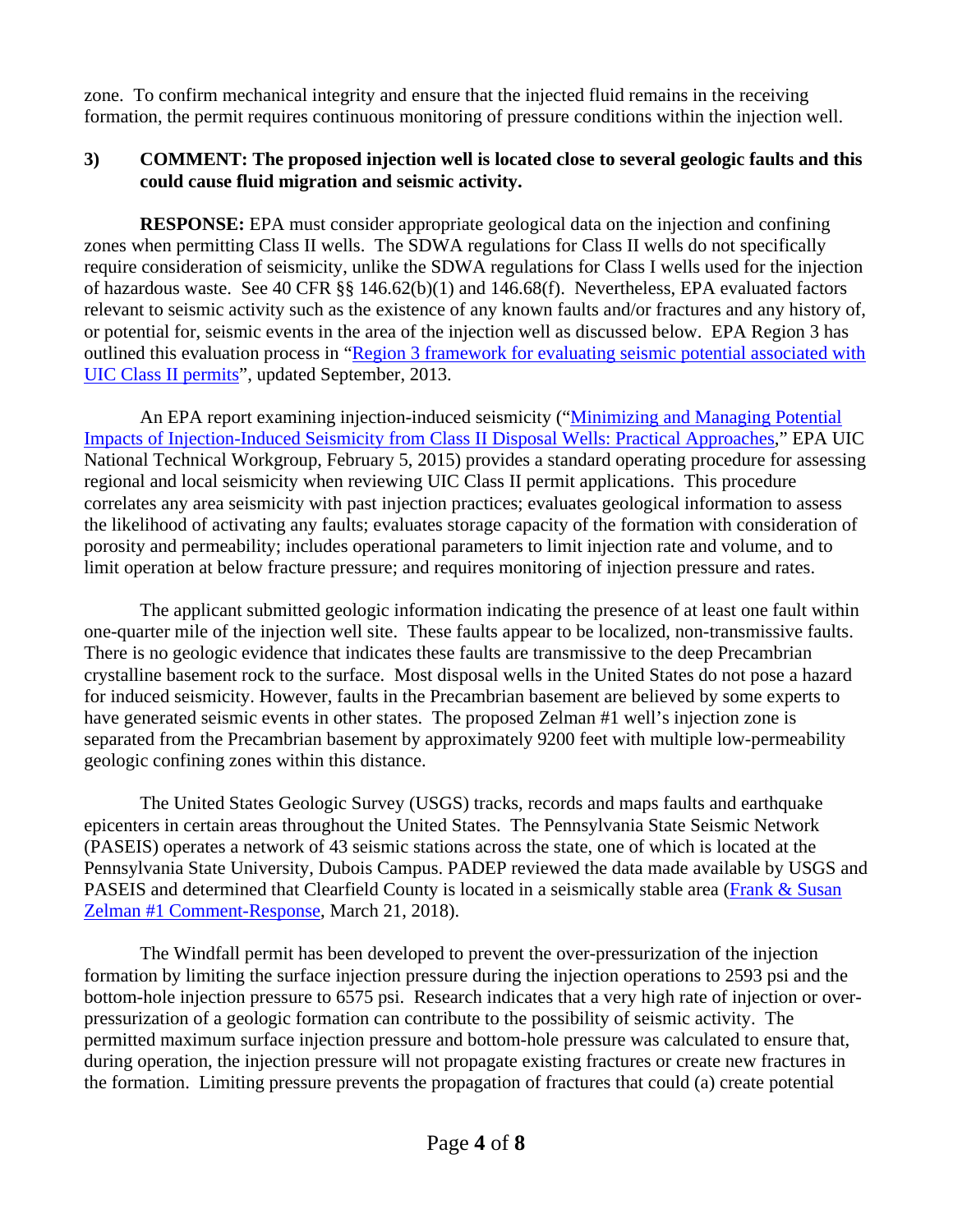channels for fluid movement into USDWs, or (b) create conduits for fluids to travel from the injection zone to known or unknown faults.

The Windfall permit also requires a yearly pressure fall-off test. The test consists of fluid injected into the well at a constant rate for a period of time, followed by shut-in of the well and monitoring the pressure decline. The pressure change data is analyzed, which helps determine injection potential and damage to the formation. This data may also be used to derive permeability, reservoir boundary shape and distance, and reservoir pressures. Analyzing flow conditions can help determine whether a preferential flow pattern exists in determining whether that flow could be moving toward or contacting nearby faults.

 Since the late 1950's/early 1960s, a significant volume of gas and brine has been produced from the proposed injection reservoir, making the Huntersville Chert/Oriskany formation receptive for the disposal of fluid. Records of gas production in this area are available from the oil and gas reporting [website](https://www.dep.pa.gov/DataandTools/Reports/Oil%20and%20Gas%20Reports/Pages/default.aspx) published by the PADEP Office of Oil and Gas Management. This information shows that gas production wells -- located within the fault structure where the injection well is proposed -- have produced significantly greater volumes of natural gas and produced water than gas production wells located outside of this fault structure. The removal of these fluids has not resulted in any seismic activity nor has the presence of the fault allowed fluid to move out of the formation and into USDWs. Also, the production of both natural gas and brine from the natural pore spaces that exist in this formation have lowered the formation's reservoir pressure and has created available storage, making this reservoir an appropriate candidate for the disposal of fluids.

 Other gas production wells drilled outside the fault block in which the Windfall well is located were plugged back for lack of production from the Huntersville Chert/Oriskany formation. For example, gas production well #20325, was documented as a dry hole and was plugged and abandoned in 1960 shortly after completion. This gas production history helps to illustrate that the displacement of the Huntersville Chert/Oriskany formation created by the faults established confinement of the gas and formation fluids within the immediate fault block structure. Flow of gas or fluid flow along or across the faults is not evident. Because of the non-transmissive nature of the faults, fluid that is injected into the Huntersville/Chert Oriskany formation at the proposed injection well location should be confined within the fault block.

# **4) COMMENT: The permit reissuance is for ten years and the original permit was for five years.**

**RESPONSE:** 40 CFR §144.36(a) states that UIC permits for Class II wells "shall be issued for a period up to the operating life of the facility," It also states the Director shall review each issued Class II permit at least once every 5 years to determine whether it should be modified, revoked and reissued, terminated or a minor modification made. 40 CFR §144.36(c) provides that permits may be issued "for a duration that is less than the full allowable term." All UIC other Class II disposal well permits in Pennsylvania are permitted for a period of ten years. EPA Region III took these factors into consideration in determining that it is appropriate to reissue the Windfall permit for a period of ten years.

# **5) COMMENT: The Redbird #4 Brine disposal well in Ohio presents analogous risks of fluid migration and endangerment of USDWs.**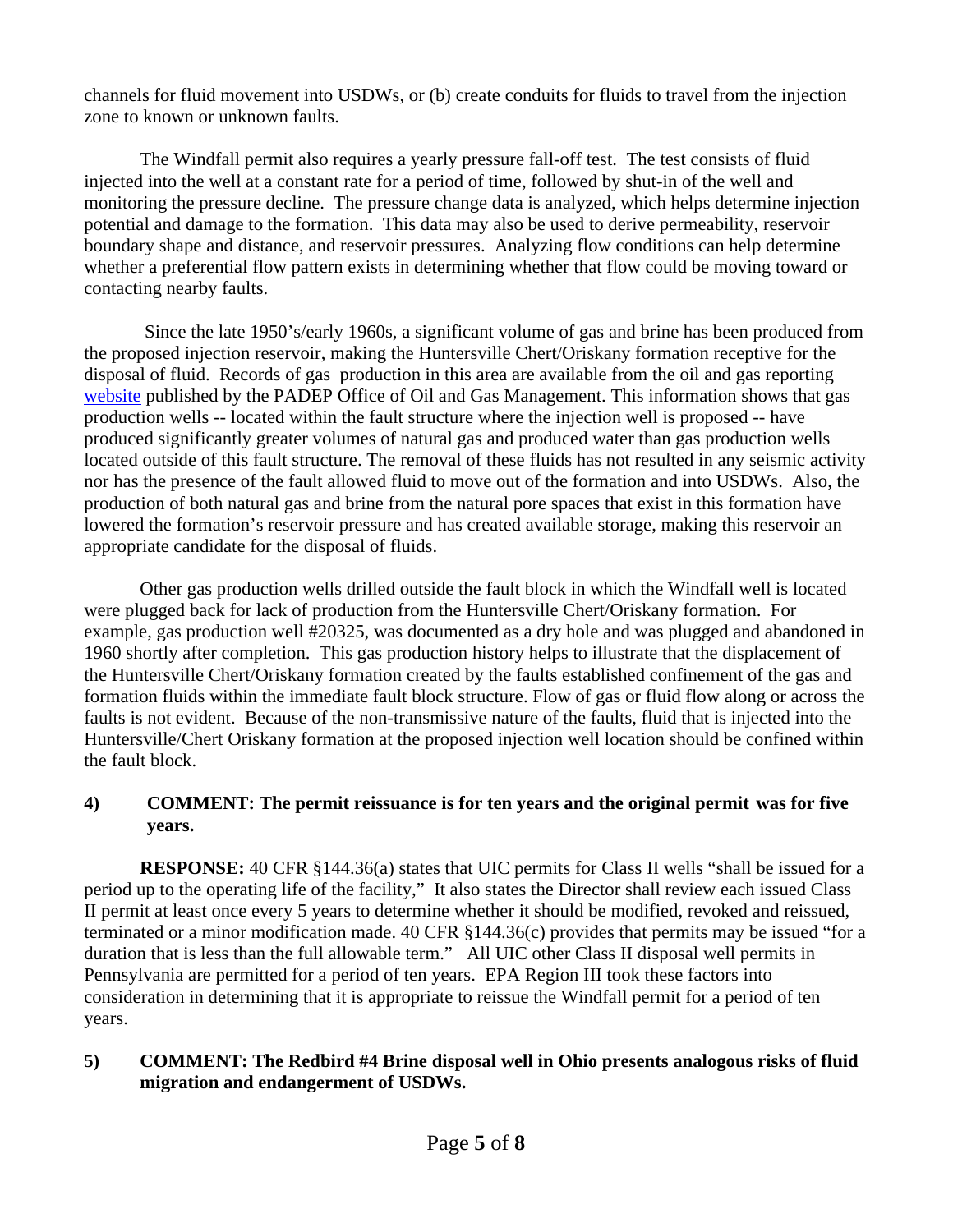**RESPONSE:** An August 2020 report issued to the Ohio Attorney General and the Ohio Department of Natural Resources, prepared by Resource Services International, entitled [Brine Intrusion](https://ohiodnr.gov/wps/wcm/connect/gov/fc8bbb48-f127-43e3-a062-00f7c8440a0b/FINAL+Washington+County+Produced+Water+Investigation.pdf?MOD=AJPERES&CONVERT_TO=url&CACHEID=ROOTWORKSPACE.Z18_M1HGGIK0N0JO00QO9DDDDM3000-fc8bbb48-f127-43e3-a062-00f7c8440a0b-nhqbKw7)  [in Washington County Producing Wells](https://ohiodnr.gov/wps/wcm/connect/gov/fc8bbb48-f127-43e3-a062-00f7c8440a0b/FINAL+Washington+County+Produced+Water+Investigation.pdf?MOD=AJPERES&CONVERT_TO=url&CACHEID=ROOTWORKSPACE.Z18_M1HGGIK0N0JO00QO9DDDDM3000-fc8bbb48-f127-43e3-a062-00f7c8440a0b-nhqbKw7) reached the following conclusions:

Wastewater injected into the Ohio Shale Formation from the Redbird #4 (brine disposal well) is the source of brine that has appeared in several production wells drilled into the adjacent Berea formation. The conclusion is based on data and water samples obtained from both the injection well and the production wells.

Naturally occuring fissures exist between the Ohio Shale formation and the Berea Sandstone formation, allowing wastewater to migrate between the formations and the production wells.

The brine is transported through existing natural fractures, which provide a linear flow path and low-pressure resistance to water injected during the Redbird #4 disposal operations

Since Redbird #4 is no longer injecting brine into the Ohio Shale formation, brine volumes in the impacted production wells are expected to decrease and natural gas production will return to expected rates.

It is unlikely that wastewater will migrate farther – including into underground sources of drinking water due to the composition of the rock layers and other factors.

 In the case of the Redbird #4 well, the reported permeability of the Ohio Shale is extremely low. Since the formation is a non-permeable reservoir and fluid was injected into a fissure between the Ohio Shale and Berea Sandstone formations and no fluid flowed from the fracture into the Ohio Shale reservoir, the fluid traveled considerable distance and impacted conventional gas wells. As the report states, "The conclusion reached from this data and analysis is the source of the water is the Redbird #4 and moved from the well to the producing wells in a linear feature, likely an in-situ fracture, with a N79E trend."

The Ohio Shale is not a formation used for disposal of produced fluid in Ohio because of the low natural permeability associated with a shale formation. In contrast, the Windfall permit only allows injection into the Huntersville Chert/Oriskany formation, a sedimentary rock formation of Lower Devonian age commonly used for disposal of produced fluids in Pennsylvania, which has a higher natural porosity and greater interconnection of the pore space (permeability) throughout the formation than the Ohio shale. Also, the Huntersville Chert/Oriskany formation has been a prolific gas producing horizon in this area since the late 1950s/early 1960s.

The potential faults identified within the one quarter mile area of review of the Windfall disposal well were determined to be non-transmissive, and do not extend to the surface and show displacement caused by the faults extending upward. The maximum injection pressure authorized by the permit was developed to prevent both the development of new fractures as well as the propagation of existing fractures in the injection zone. A review of historic production information from the area documents that a significant volume of gas and brine has already been removed from the proposed injection zone. EPA believes that after reviewing the conditions and conclusions reached in the Ohio Department of Natural Resources executive summary of the Washington County Produced Water Investigation, the same geologic conditions do not exist at the Windfall facility and adequate UIC permit requirements are in place to protect USDWs.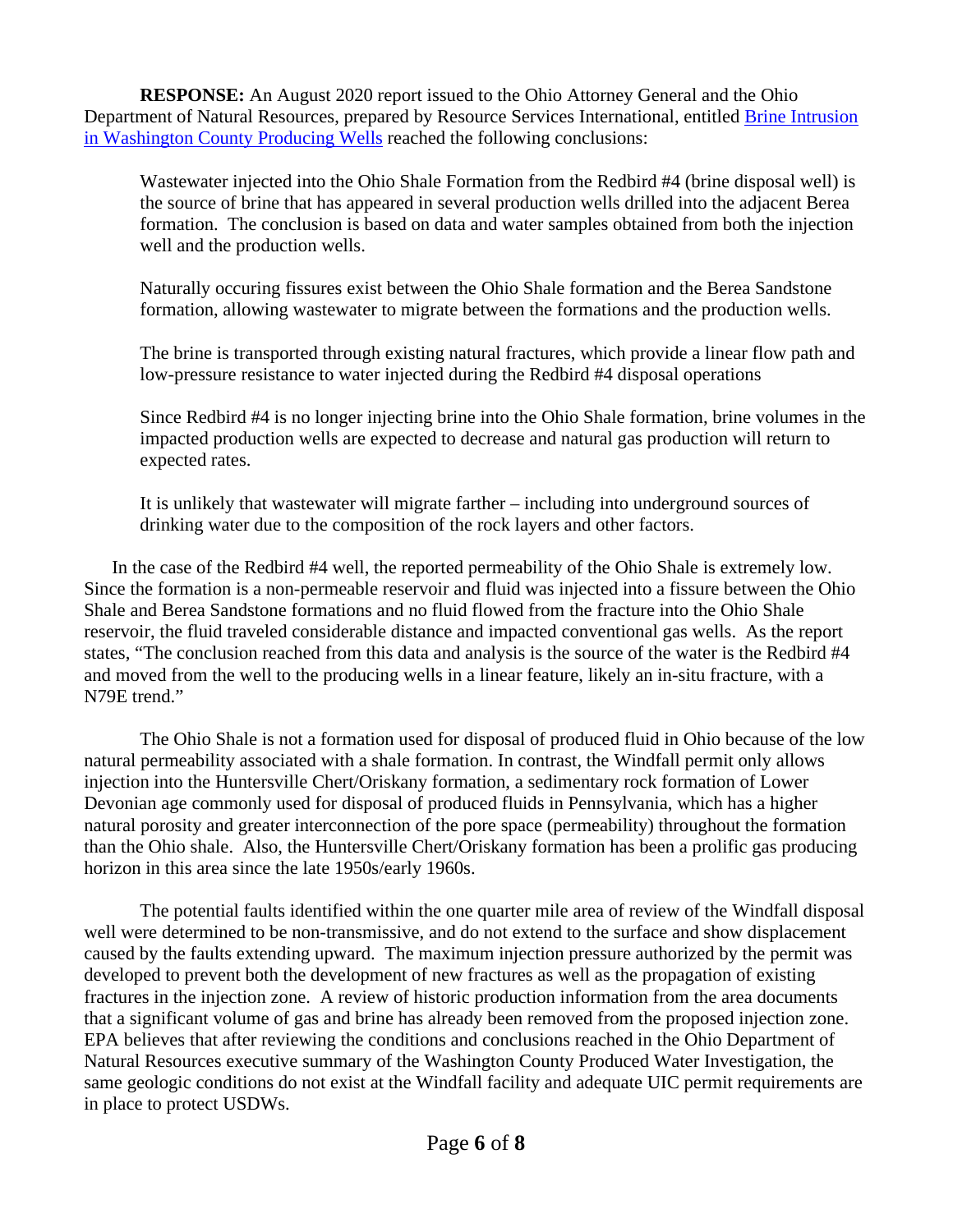#### Federal Underground Injection Control Program Permit Appeals Procedures

 The provisions governing procedures for the appeal of an EPA UIC permit are specified at 40 C.F.R. Part 124.19 (Please note that changes to this regulation became effective on March 26, 2013. See 78 Federal Register 5281, Friday, January 25, 2013.) Any person who commented on the draft permit can appeal the final permit by filing a written petition for review with the Clerk of the EPA Environmental Appeals Board (EAB).

A petition for review must be filed within thirty (30) days of the date of the notice announcing EPA's permit decision. This means that the EAB must receive the petition within 30 days. (Petitioners receiving notice of the final permit by mail have 3 additional days in accordance with 40 C.F.R. 124.20(d).) The petition for review can filed by regular mail sent to the address listed below with a copy sent to EPA Region III at the address listed below.

> Environmental Appeals Board U.S. Environmental Protection Agency 1200 Pennsylvania Avenue N.W. Mail Code 1103M Washington, DC 20460-0001

U.S. Environmental Protection Agency Region III Ground Water & Enforcement Branch (3WP22) Water Protection Division 1650 Arch Street Philadelphia, PA 19103-2029

See the Federal Register notice cited above or the EAB [website](http://yosemite.epa.gov/oa/EAB_Web_Docket.nsf) for how to file with the EAB electronically or by hand delivery.

The petition must clearly set forth the petitioner's contentions for why the EAB should review the permit. The petition must identify the contested permit conditions or the specific challenge the permit decision. The petitioner must demonstrate the issues raised in the petition had been raised previously during the comment period. The petitioner must also state whether, in his or her opinion, the permit decision or the permit's conditions appealed are objectionable because of:

- 1. Factual or legal error, or
- 2. The incorporation of a policy consideration which the EAB should, at its discretion, review.

If a petition for review of this permit is filed, the permit conditions appealed would be deemed not to be in effect pending a final agency action.

Within a reasonable time of receipt of the Appeals Petition, the EAB will either grant or deny the appeal. The EAB will decide the appeal on the basis of the written briefs and the total administrative record of the permit action. If the EAB denies the petition, EPA will notify the petitioner of the final permit decision. The petitioner may, thereafter, challenge the permit decision in Federal Court. If the